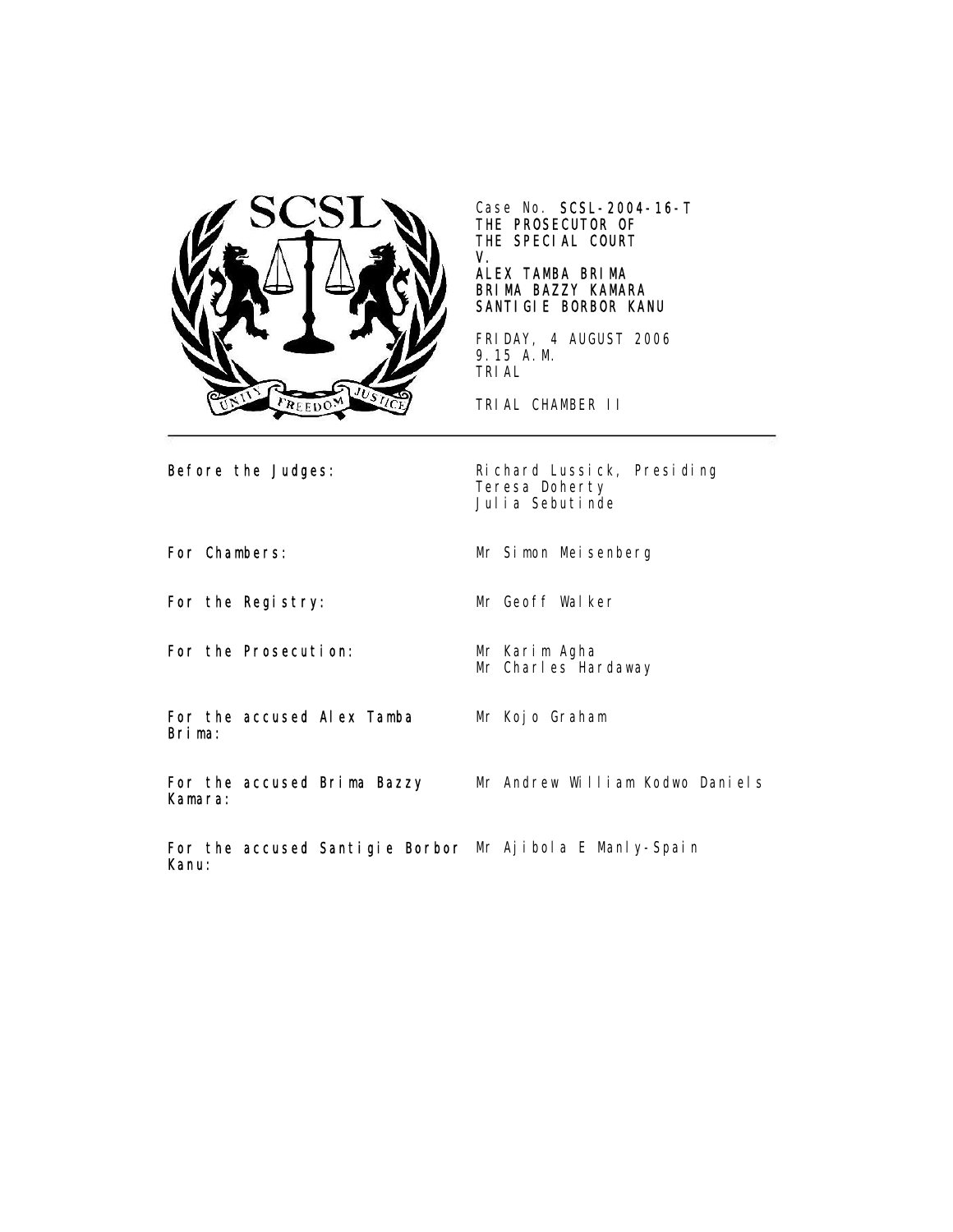1 2 3 4 5 6 7 8 9 10 11 12 13 14 15 16 17 18 19 20 21 22 23 24 25 26 27 28 29 [AFRC04AUG06A - MD] Friday, 4 August 2006 [The accused present] [Open session] [Upon commencing at 9.15 a.m.] PRESIDING JUDGE: Well, I note, Mr Graham, your client is not in Court. I've got a note here from the detention centre saying that he's arranged his absence with his lawyer; is that right? MR GRAHAM: Yes, that is so, Your Honour. I think he's waived his right under the relevant -- good morning, Your Honours, sorry -- he's waived his right under the relevant rule and he has no objections to him being represented by counsel here before this Court this morning. Thank you, Your Honours PRESIDING JUDGE: All right. Thank you, Mr Graham. We will note that the first accused, Brima, has waived his right to be present and we will proceed pursuant to Rule 60. Well, talking of proceeding, it doesn't look as though there is much to proceed with though. What was the story on this witness? MR MANLY-SPAIN: Good morning, Your Honours. Your Honours, we are sorry, the witness is not here today, this morning. We were expecting him to arrive yesterday, but the last word we had was that he left Kono actually with the investigator. On the way he insisted he had to go to Tongo to say goodbye, or to inform his relatives, his wife and relatives, that he was coming to Freetown on this matter but that was the last word yesterday. He has not arrived. We are sorry, about that, Your Honour. We are apologising to counsel on the other side.

Page 2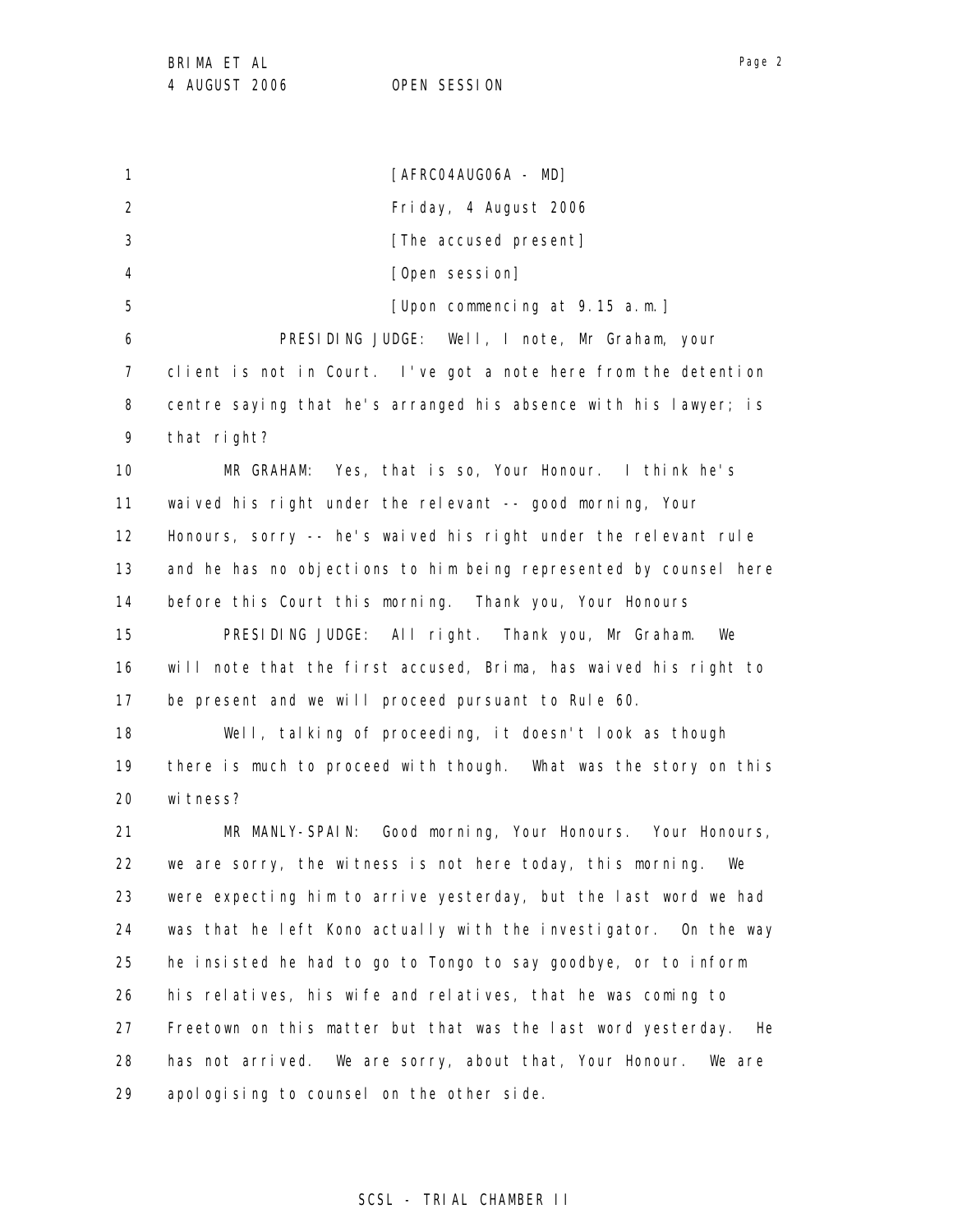1 2 3 4 5 6 7 8 9 10 11 12 13 14 15 16 17 18 19 20 21 22 23 24 25 26 27 28 29 PRESIDING JUDGE: Well, it's obviously something that is not within your control, Mr Manly-Spain, but, the Defence no doubt will be looking into his availability for the next session. MR MANLY-SPAIN: Yes, Your Honour. We wish to assure that we will make extra efforts to work better with WVS in obtaining the witnesses and seeing that they are ready for Court. PRESIDING JUDGE: Thank you, Mr Manly-Spain. MR MANLY-SPAIN: Thank you, Your Honour. PRESIDING JUDGE: Well, Mr Prosecutor, it looks as though we may have to adjourn. There doesn't seem to be any business here this morning? MR AGHA: Well, Your Honour, regarding the witnesses, Your Honour I think is absolutely right, but the Prosecution would actually like to make some submissions just to either clarify some orders that have been given or to request for some new orders to hopefully to expedite or move along the proceedings after the recess in hopefully more efficient fashion. It may be that they are just clarifications. PRESIDING JUDGE: Yes; what is that, Mr Agha? MR AGHA: Now -- JUDGE DOHERTY: Mr Agha, do we need copies of the relevant orders before us? MR AGHA: I don't believe so. I can mention them and if you feel it necessary we can look at them but they are largely clarifications which I think flow from the original orders which were given but I just wanted to be sure and my learned friends on the other side sure, so that we could move smoothly. Now, the first one concerns the filing of the Defence final witness list. This Trial Chamber, by its order of 17 May,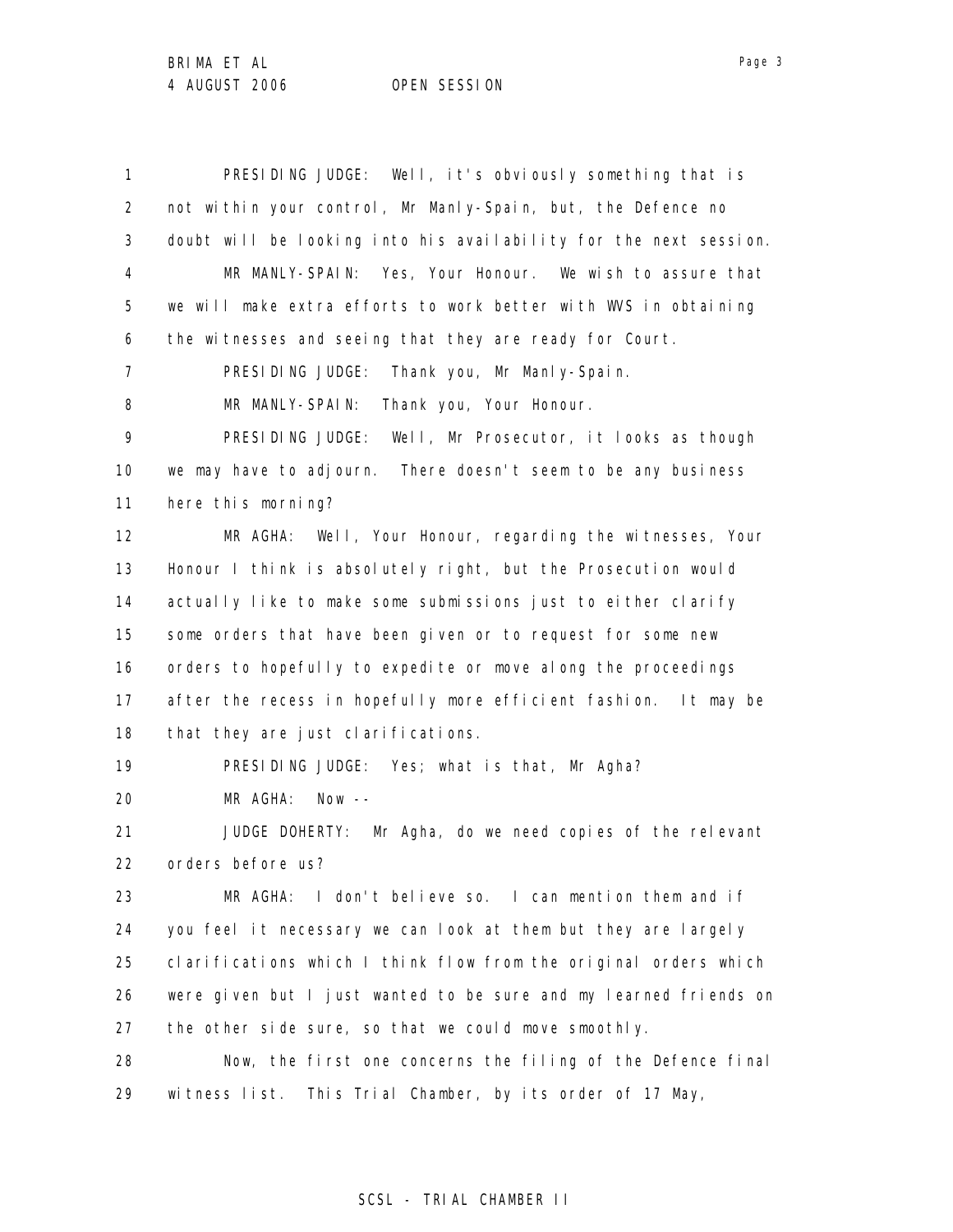1 2 3 4 5 6 7 8 9 10 11 12 13 14 15 16 17 18 19 20 21 22 23 24 25 26 27 28 29 ordered the Defence to file its final witness list on or before 21 August 2006. This, in effect, was a variation of this Court's order of 26 April at 1A, which ordered the Defence to file a list of witnesses which each Defence team intends to call, including criteria specified in  $IA(i)$  to  $(ix)$ . Such criteria includes the order of call identifying data, language, a summary of the facts on which each witness will testify, et cetera. So the Prosecution seeks a clarification or an order to the effect that the final witness list to be disclosed by the Defence on or before 24 August will be disclosed according to this Court's original order of disclosure dated 26 April 2006. Namely, in accordance with IA (i) to (ix) where applicable. PRESIDING JUDGE: Well, does that need clarifying? My understanding was we simply extended the date for the filing of the list that was originally ordered. MR AGHA: So that would also include the summaries et cetera? This is -- I'm not just -- PRESIDING JUDGE: I am going to have to have a look at the orders again, because I can't quite remember what the terms of them were, Mr Agha, but I do remember that the latter order was simply an extension; it didn't alter anything else. MR AGHA: That was also my understanding, Your Honour. I just wanted that to be clarified so that my learned friends were aware that it was not just a list of names that needed to be provided but all the other criteria. PRESIDING JUDGE: That's right, Mr Agha. It was simply an extension of the date. MR AGHA: Thank you, Your Honour. PRESIDING JUDGE: It didn't alter the nature of the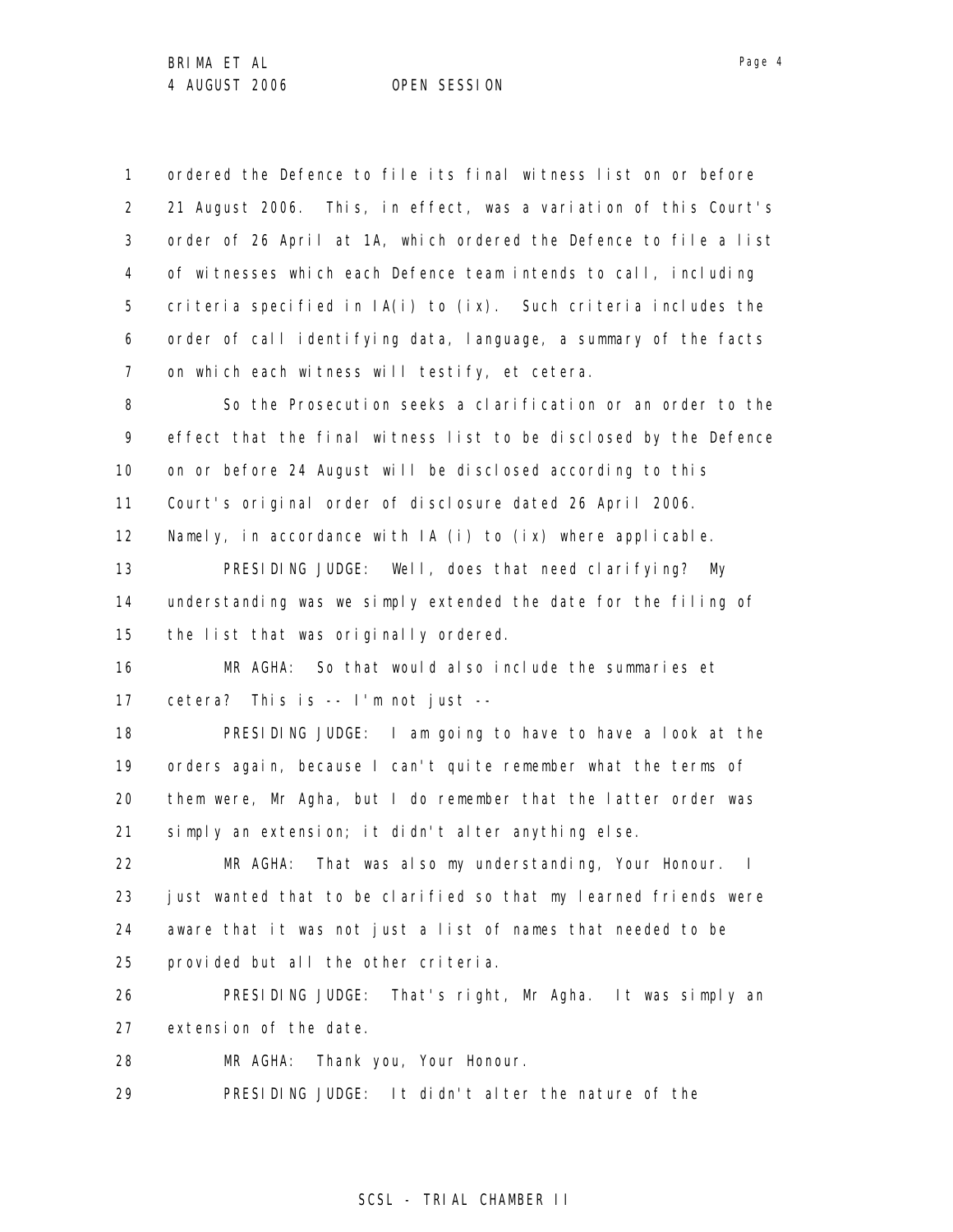1 original order.

2 3 4 5 6 MR AGHA: Thank you, your Honour, I just wanted confirmation of that. And also to seek confirmation or an order that the alibi witnesses recently disclosed will also be added to the witness list and that they will also be subject to the same criteria.

7 8 9 PRESIDING JUDGE: Well, this is going to be -- aren't you being premature here? If they are not on the final witness list I think you might have cause to make application then.

10 11 MR AGHA: Thank you, Your Honour. It was just something to alert the Court to.

12 13 14 15 16 17 18 19 20 Another clarification or variation of an order which the Prosecution would seek, and this relates to the order of call after the recess of witnesses. Now the first 15 witnesses in order of call, which this Trial Chamber, by its order of 26 July, ordered the Defence to provide to the Prosecution is to be on or before 21 August. As this learned Trial Chamber is aware, pursuant to this Court's earlier orders, the Prosecution is entitled to 21 days rolling disclosure of identities of witnesses in order to prepare for the Defence witnesses.

21 22 23 24 25 If the final witness list is filed on 21 August this will give the Prosecution only 14 days to prepare for the first witnesses on the list. The Prosecution notes, however, that out of the provisional 49 witnesses disclosed by the Defence on 10 May about 15 remain to be called.

26 27 28 29 The submission of the Prosecution is that to enable the Prosecution to have the 21 days which it is entitled to, to prepare for the Defence witnesses, the order of 26 July be varied or clarified to provide that the first 15 witnesses, in the order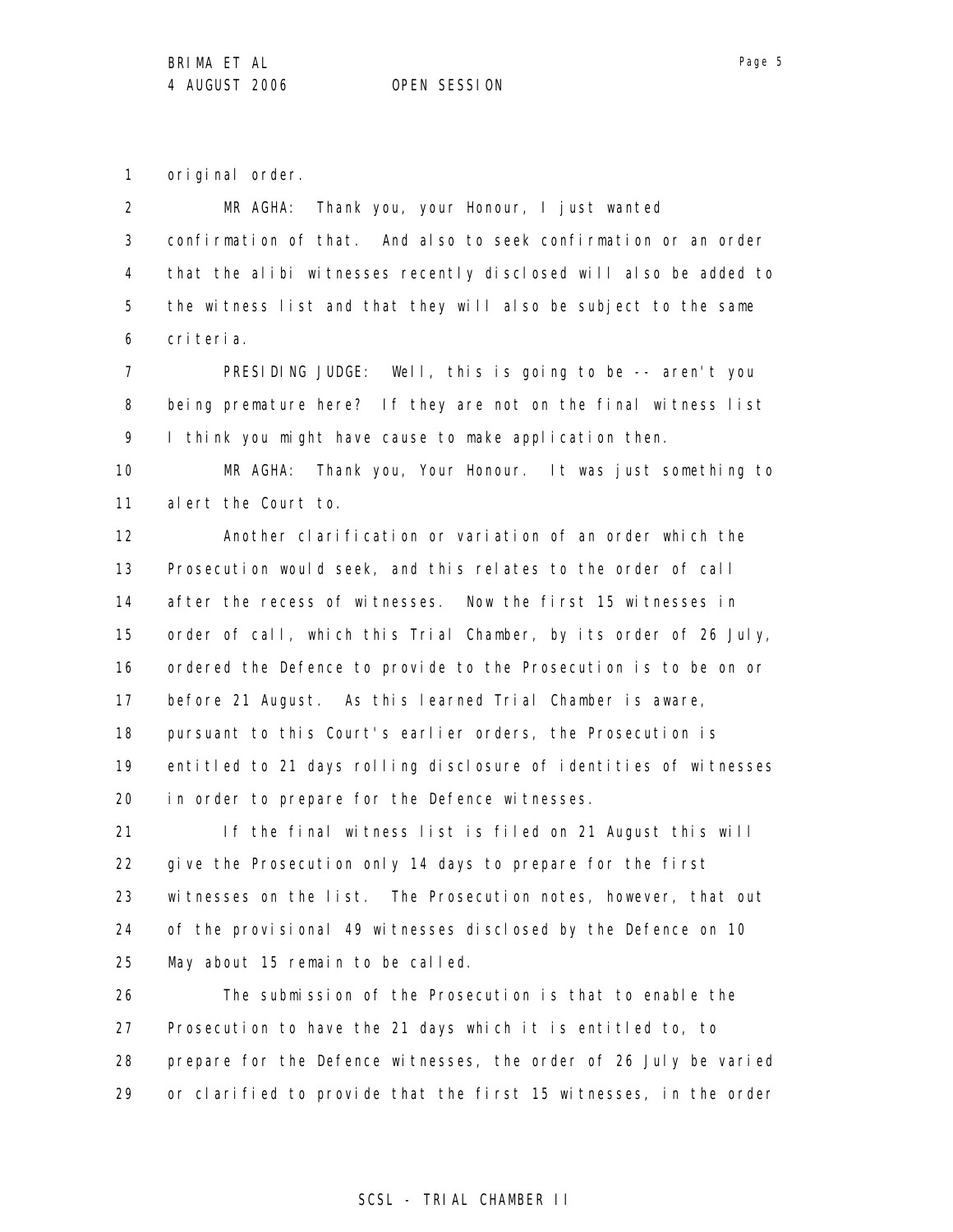1 2 3 4 5 6 7 8 9 10 11 of call, to be called after the recess, should include as many of the unused witnesses of the first 49. This may, we hope, resolve the 21 day issue as these witnesses have already been disclosed. It may be a clarification as opposed to a variation as required, as the understanding of the Prosecution is that pursuant to this Court's disclosure order of 26 April the 49 initial Defence witnesses were in the order of call anyway, but it's just for clarification purposes or it may be a new order is required, because we still have 15 or so witnesses to be used and of the first 15 we would expect those to be within the first 15, rather than a new batch coming and the latter 15 coming afterwards.

12 13 14 PRESIDING JUDGE: Well, I would be very surprised if the Defence don't have the same interpretation of that; does the Defence want to say anything in that regard?

15 16 17 18 19 20 21 22 MR GRAHAM: Thank you, Your Honours. Your Honours, I think we are very clear as to the terms of the orders that have been passed by this Court regarding witnesses and I do not think we need any further clarifications. If my learned friend is seeking the orders from the Court, that may be a different matter, but, in respect of existing orders of this Court, we are very much aware and, indeed, would comply with the orders of the Court regarding all filings that need to be done.

23 24 25 26 27 28 29 But, indeed, Your Honours, regarding an issue raised by my learned friend, which I think I do associate with him very well, is the issue that we would, indeed, also be calling hopefully our next witnesses from the remaining set that we have out of the 49. That seems to be a natural order of sequence for the witnesses that are coming in. So my learned friend can rest assured about that. And we've also learned from our experiences during this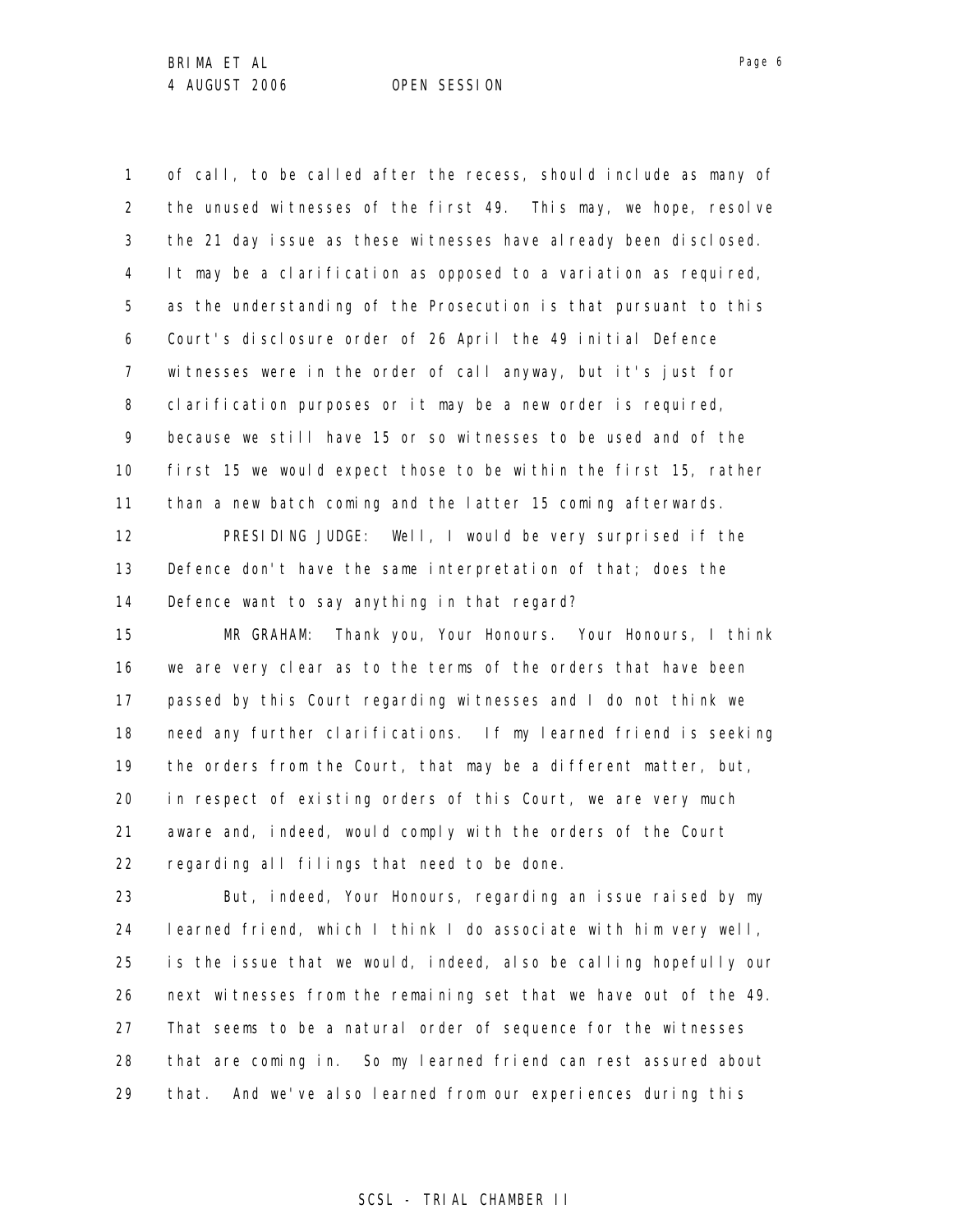1 2 3 4 5 6 7 past session regarding issues relating to disclosure and the 21 day ruling period. So we assure him that even though 21st is the deadline we are working to make sure we get the next order of 15 witnesses prior to the date ordered by this Court. So that is the 21-day ruling disclosure rule I think will be met at least in respect of the next 10 to 15 witnesses that we are going to call before this Court during the next session.

8 9 10 11 12 PRESIDING JUDGE: Well the -- what Mr Agha is saying, Mr Graham, is that the first lot of 15 witnesses to be disclosed should include those witnesses that are -- have already been disclosed and have not been called this session. Is that what you --

13 14 15 MR AGHA: Yes, Your Honour. We feel that those who haven't yet been called should be the first batch to be called after the next session.

16 17 PRESIDING JUDGE: Well, that makes sense. Well, what do you say -- that's your understanding?

18 19 20 21 MR GRAHAM: I probably didn't make my point clear but that is -- we are on the same wave length in that regard. That is what we intend to do, so you can rest assured in that regard. PRESIDING JUDGE: All right. Thank you. Does that satisfy

22 you, Mr Agha or --

23 24 MR AGHA: Yes, Your Honour, I was just seeking clarification that in fact would be the case.

25 26 27 28 PRESIDING JUDGE: Well, if it makes things any clearer, the Court would expect that the first 15 witnesses under that order would include those already disclosed so as the 21-day period is complied with.

29 MR AGHA: Thank you, Your Honour. Now, the third matter

# Page 7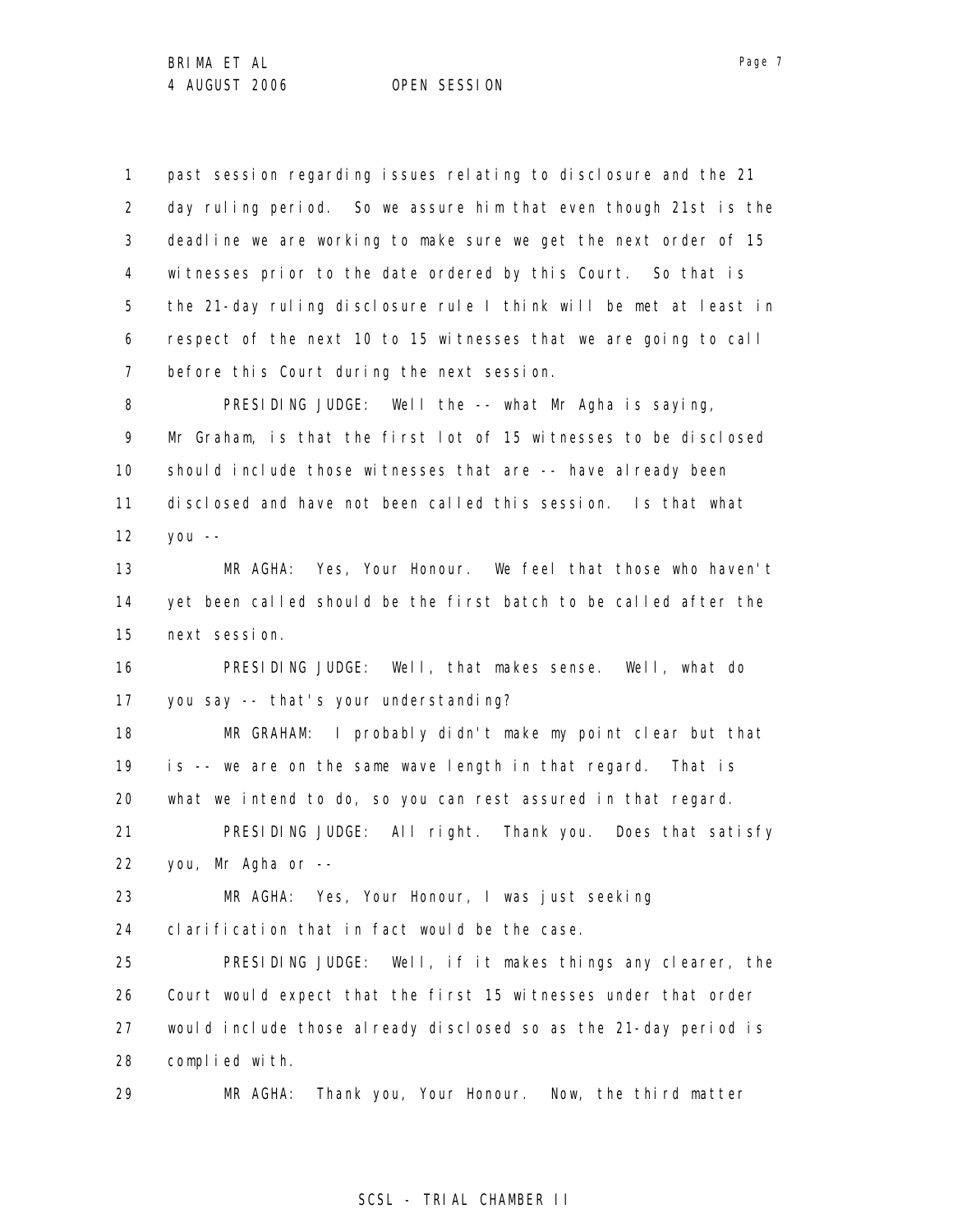1 which I would like to -- I apologise.

2 3 4 5 6 7 8 9 10 11 12 13 14 15 16 17 18 19 20 PRESIDING JUDGE: I have just been reminded apropos to what we have just been discussing that, needless to say the Court Management system will be closed from next Monday, and reopening on 21 August, so the disclosure obligation still obtains. But that means that the Defence will need to still make a disclosure to the Prosecution. It's just that anything that has to be filed can't be filed until 21 August. MR AGHA: Thank you, Your Honour. Now, the third application is actually an order which the Prosecution seeks. And it relates to the notice which was filed yesterday by the first accused pursuant to Rule 67A(ii). The Prosecution would like to make submissions on that notice, and I can provide Your Honours with a copy of it, if that would be of assistance and also -- -- PRESIDING JUDGE: Yes. MR AGHA: -- to my learned Defence, if they require. Now this is a, whilst it has been handed around, it's a confidential filing, so I would choose my words carefully as we are in open session.

21 PRESIDING JUDGE: Yes, Mr Agha.

22 23 24 25 26 27 28 MR AGHA: Now, Your Honours will see that annex A, we have a list of names and locations, were filed in respect of two districts. Seven names were for Kailahun and eight names for Kono, one of two of which would seem to be the same names. The location of the witnesses that was given was the area. For example, you can see Brookfields or Koidu Town. Under Rule 67A(ii) the addresses of the named persons

29 should have been given, not locations, and I shall briefly read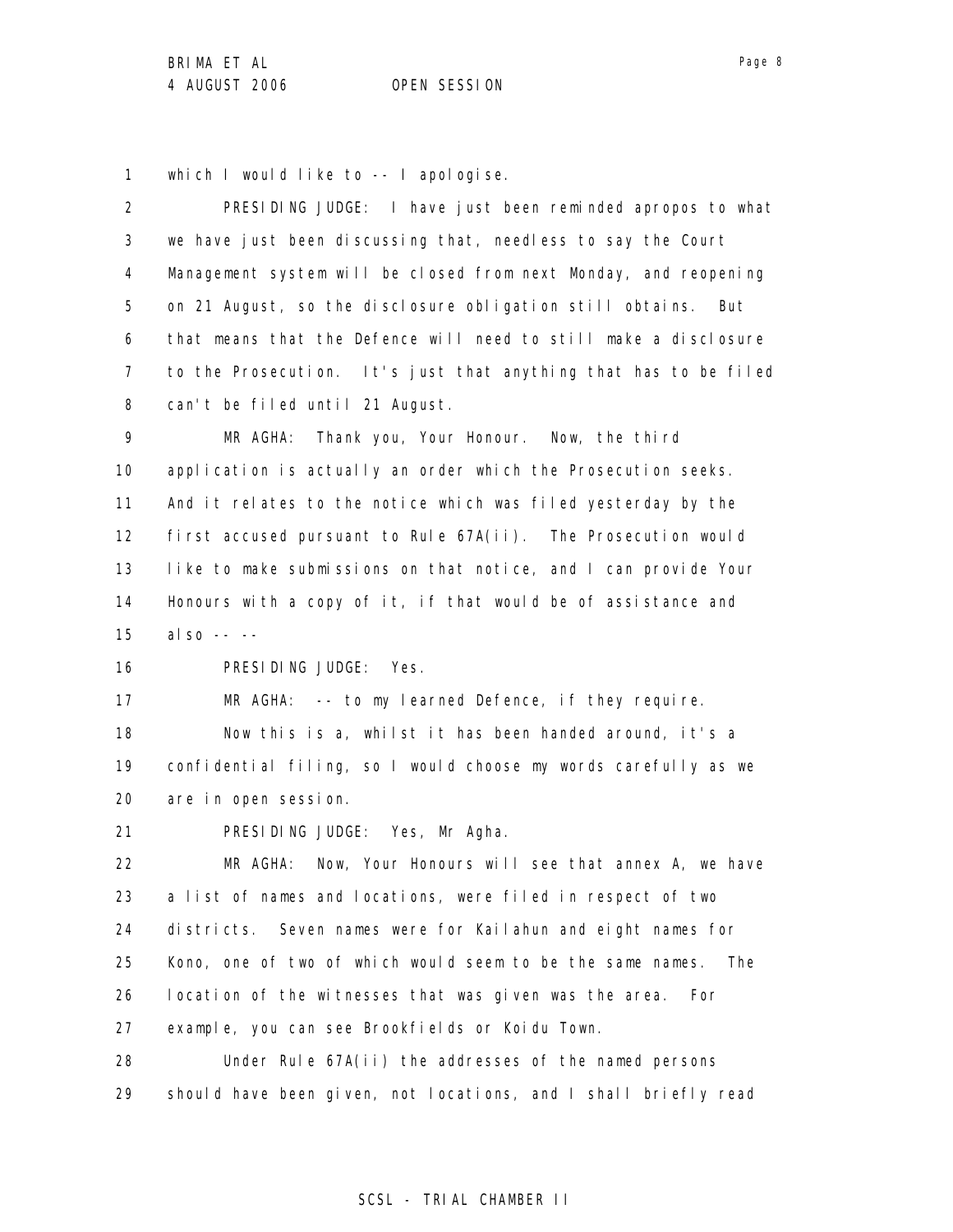1 Rule 67A(ii) if that is of assistance.

2 3 4 5 6 7 8 9 10 11 12 13 14 15 16 17 18 19 20 PRESIDING JUDGE: No, no, that is all right. But look, this is, if you are complaining about the towns being named, I have two things to say: Firstly, this is West Africa, not London. A lot of these places don't have street names or mail addresses that everybody in the town knows everybody else in the town; and the second thing is that there is case law, I can't remember the name of the case now, that says that the Defence, in complying with Rule 67, can only do the best it can. It's not expected to be running around looking for addresses to help the Prosecution; it can only give the knowledge that it possesses. MR AGHA: I agree with that, Your Honour, excuse me, but it would appear, from the Prosecution, and I stand to be corrected, that at least two of these names on this witness -- on this list have appeared on the 49 names of witnesses already disclosed, and for which we have been provided summaries. So the Prosecution would see that there ought not to be, we submit that there ought to be no reason why addresses could not be provided in respect of at least those witnesses. PRESIDING JUDGE: Sorry, could you repeat that?

21 22 23 24 25 26 27 MR AGHA: It would seem to the Prosecution, and I stand to be corrected, that at least two of the names of the witnesses in annexure A appear also on the original first 49 witnesses disclosed by the Defence on 10 May for which summaries have also been filed. So the submission of the Prosecution is perhaps there ought to be at least greater detail in respect of those names, unless I am mistaken.

28 29 PRESIDING JUDGE: We will hear from the Defence in a moment but you are not accepting -- I take it you do not accept what the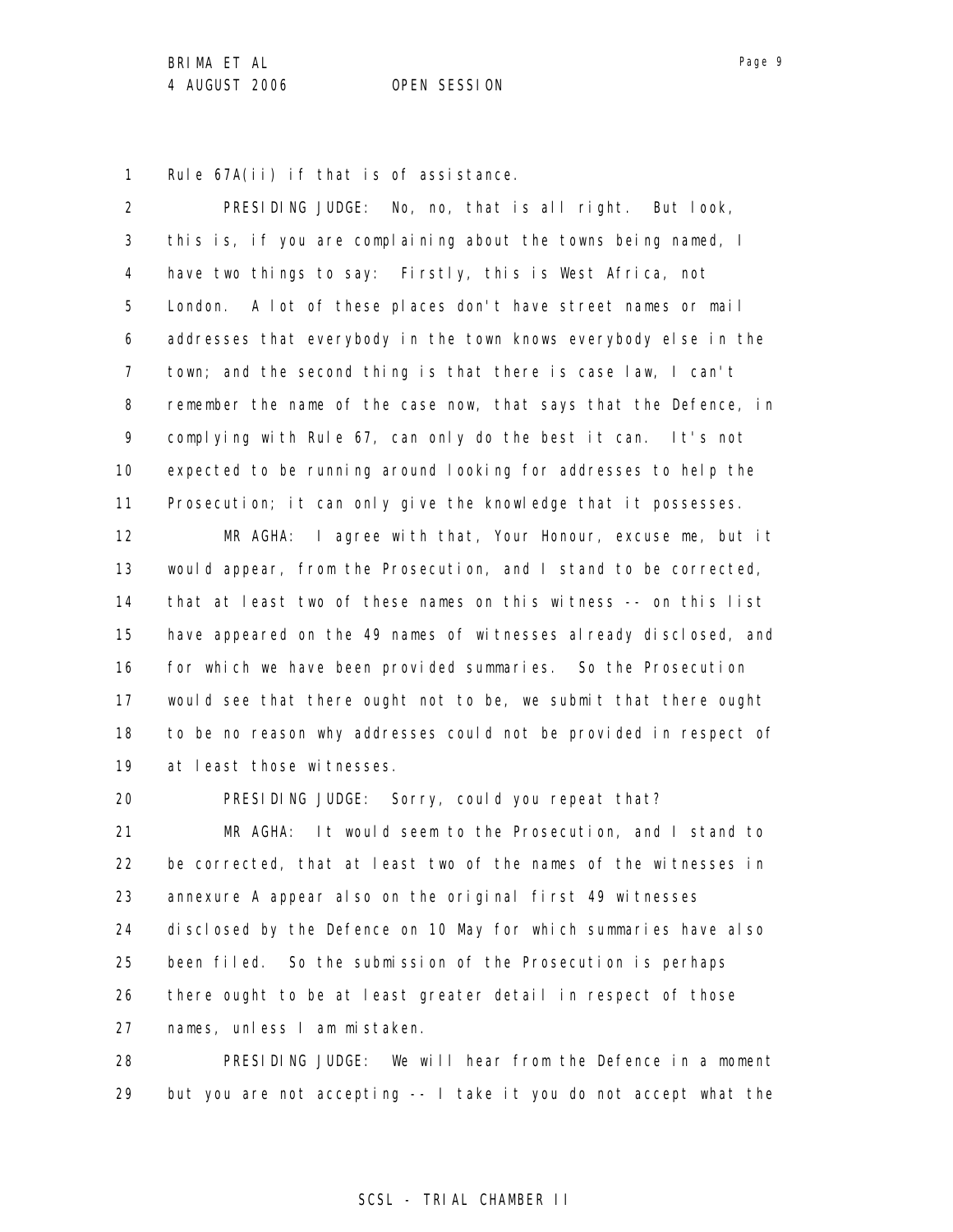1 Defence says in paragraph 2?

2 3 4 5 6 7 MR AGHA: Well, with regard to paragraph 2, I noted that but I believe if we are right about the names being on the 49 there should be further details in respect of at least some of these witnesses which could be provided to the Prosecution and there may very well be a reason which my learned friend can give as to why not.

8 9 PRESIDING JUDGE: Needless to say, don't mention any names, but what numbers are you referring to on annexure A?

10 11 12 13 14 15 16 MR AGHA: We, the Prosecution is of the view that under annexure A, for Kailahun, at number 2, we believe that appears as witness 39 on the list under DAB-005. We also believe that number 7 for Kailahun is witness number 34 on the list appearing as DAB-028 and, again, we stand to be corrected, but it may be that for the Kono District witness number 8 is witness number 32, being DAB-014.

17 18 19 20 21 22 23 24 25 26 27 28 And the other point we'd also like to, or submission we would like to make, regarding this notice, is that the Prosecution considers that it is still not in compliance with the rule, in terms of specificity because, as you can see from the filing, it simply says "1, Kailahun District. The other Kono District." It's the position of the Prosecution is that this notice should set out the period in which the accused claims to have been in Kailahun, including the village because I understand in this case he alleges to have been there for a number of months, rather than days. Was he in one village the whole time or did he move from village to village and what time periods did he stay there, in respect of each?

29

And likewise for Kono. What areas is this covering of his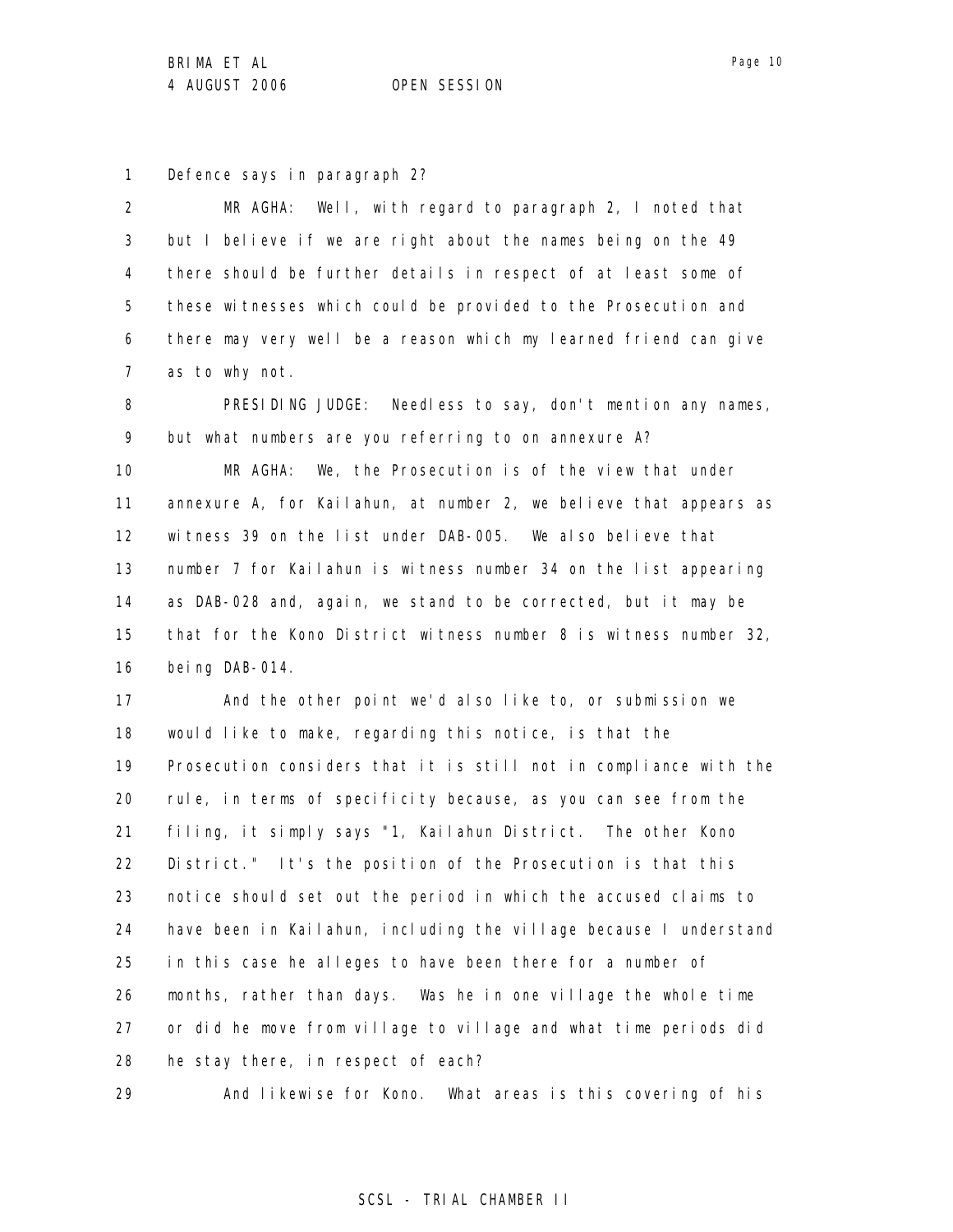1 2 3 4 alibi? Is he saying he was in one village at one particular time and that Mr X will say, yes, that is true, or did he move to two or three different villages and which witness will say for each village?

5 6 7 8 9 PRESIDING JUDGE: But what I can't understand, Mr Agha, is why do you jump to those conclusions? If you read Rule 67 the notification is obliged to specify the place or places at which the accused claims to have been present at the time of the alleged crime.

10 11 12 Well, if we look, for instance, at the first entry, that would be Lumley. And the names and addresses of witnesses and any other evidence.

13 14 15 16 17 18 MR AGHA: I may be wrong, Your Honour, and my learned friends could perhaps guide me, is that I think the first name, number 1, it gives the name of the person and the location is where he can be found. That is of the individual, rather than the place where the accused was at the time, and I stand to be corrected.

19 20 21 22 23 24 25 26 27 PRESIDING JUDGE: We will hear from the Defence on that. MR AGHA: So, essentially, we are saying in terms of specificity, since we are not talking of a situation where the accused alleges he was in a place for three days while a crime was committed, in order for the Prosecution to effectively carry out its investigations, it really needs more detail as, for example, where I believe the accused claims to have been during his alleged I believe four month or so alibi in Kailahun. Was he just in one place or a number of places?

28 29 PRESIDING JUDGE: Well, I would imagine the accused are relying on the sworn evidence of the first accused -- I beg your

Page 11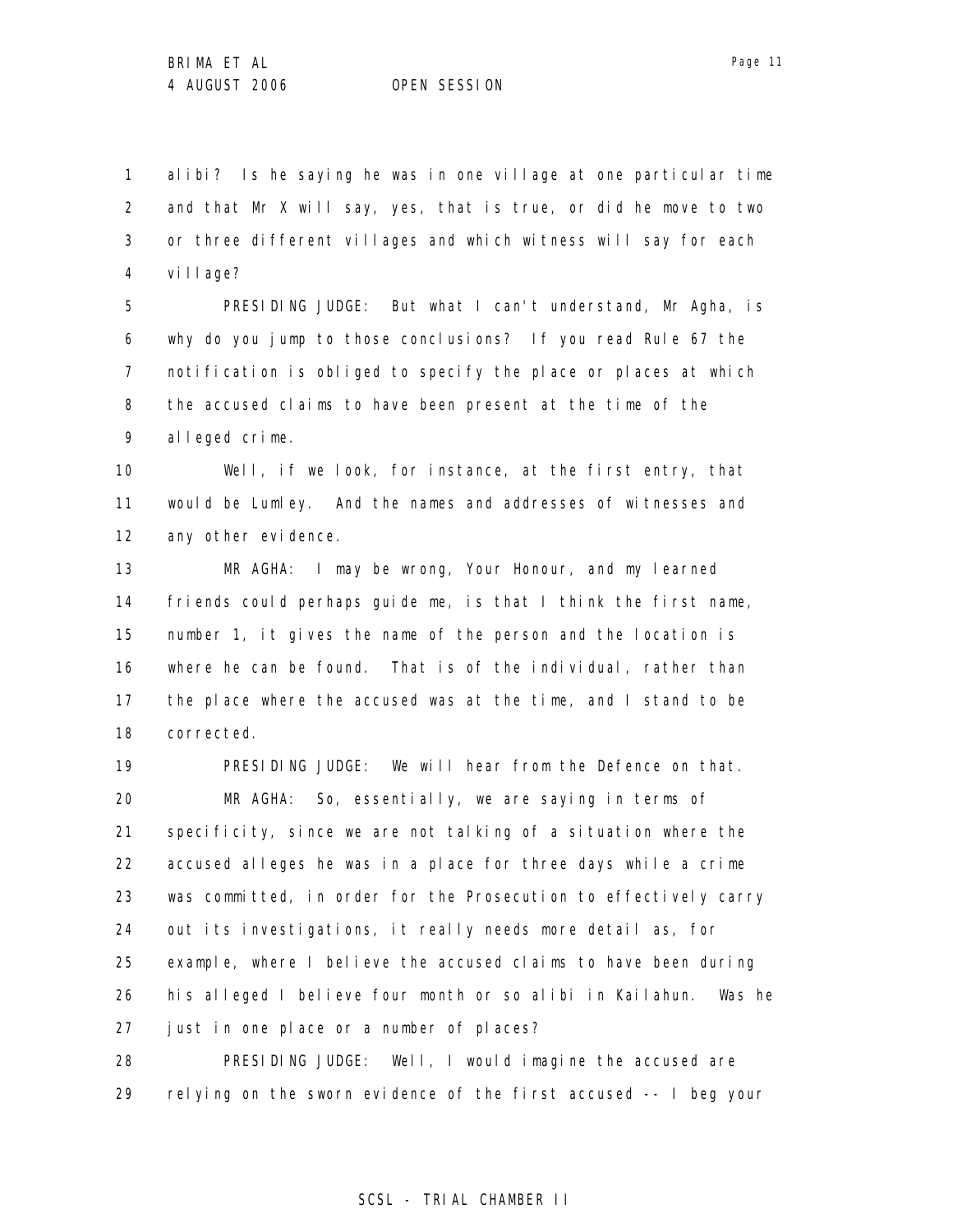Page 12

1 2 3 4 5 6 7 8 9 10 11 12 13 14 15 16 17 18 19 20 21 22 23 24 25 26 27 pardon, the Defence is relying on the sworn evidence of the first accused, Mr Brima, and I am sure you can get most of those dates and places and details from that sworn evidence. MR AGHA: Well, if that is the case, then I would like to hear from my learned friends. PRESIDING JUDGE: I thought that is what this disclosure was all about; the alibi established in the sworn evidence. MR AGHA: Well, in the sworn evidence there is -- it goes beyond him being just in Kailahun. It gives details of where he may have been and at what period. PRESIDING JUDGE: Well, if it gives those details what more do you want? MR AGHA: But not in the specificity which the Prosecution is looking for. PRESIDING JUDGE: Well, aren't you bound by the evidence he set up in his alibi testimony? MR AGHA: Well, I stand guided by Your Honours. PRESIDING JUDGE: Well, let's hear from the Defence. MR GRAHAM: Thank you, Your Honours. Your Honours, in respect of the specificity of the information required by my learned friend, I believe Your Honours has said it -- put it quite rightly because I believe the first accused's own sworn testimony before this Court contains very clear accounts as to where he was in Kono District, when he was in Yarya, where he was and for how long, and I believe from his sworn testimony in Kailahun it still holds the same. PRESIDING JUDGE: Well, Mr Graham, just so that we make it

28 29 clear for the Prosecution, regarding the obligations under Rule 67, to specify, for the Defence to specify the place or places at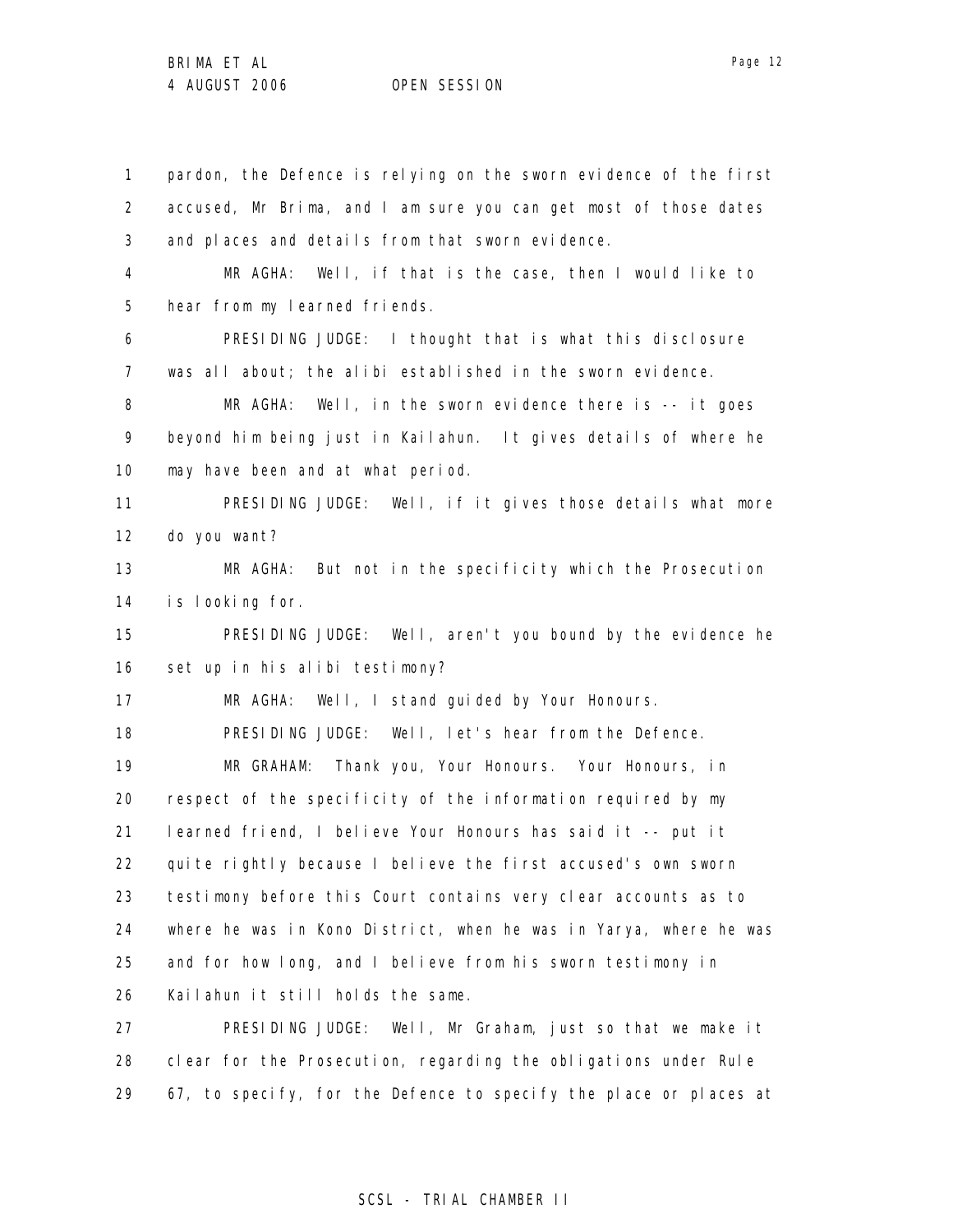1 2 3 4 5 6 7 8 9 10 11 12 13 14 15 16 17 18 19 20 21 22 23 24 25 26 27 which the caused claims to have been present at the time of the alleged crime, you say that you rely on the sworn evidence of -- MR GRAHAM: That is so, Your Honour. PRESIDING JUDGE: -- Mr Brima, the first accused. MR GRAHAM: That is so. And, Your Honours, if I may add on another note in respect of the information my learned friend has requested regarding the location of the witnesses, I can almost certainly assure him and, Your Honours, I will be addressing an issue my learned friend Mr Daniels informed the Court about yesterday regarding contact with some of our witnesses. We got more information in that regard and I can assure my learned friend that from the information that we have, it's clear to us that the Prosecution has no problem at all, in locating these witnesses who are on the first 49 with the information we give them, as information coming to us has made very clear. So I think it shouldn't be difficult to locate these individuals with the information that we've provided the Prosecution, as indeed on the ground they have located all if not most of these witnesses. Thank you, Your Honours. PRESIDING JUDGE: All right. Well, there is some more that you should answer, Mr Graham. I think you've clarified the concern, the second concern of the Prosecution, but what about the first matter, where Mr Agha has mentioned three witnesses on this list who are already on the list of 49, and Mr Agha is saying you should have a more specific address for at least those three witnesses. MR GRAHAM: Your Honours, we have no objections to

28 29 providing any additional information that assists our learned friends on the other side in respect of these three witnesses who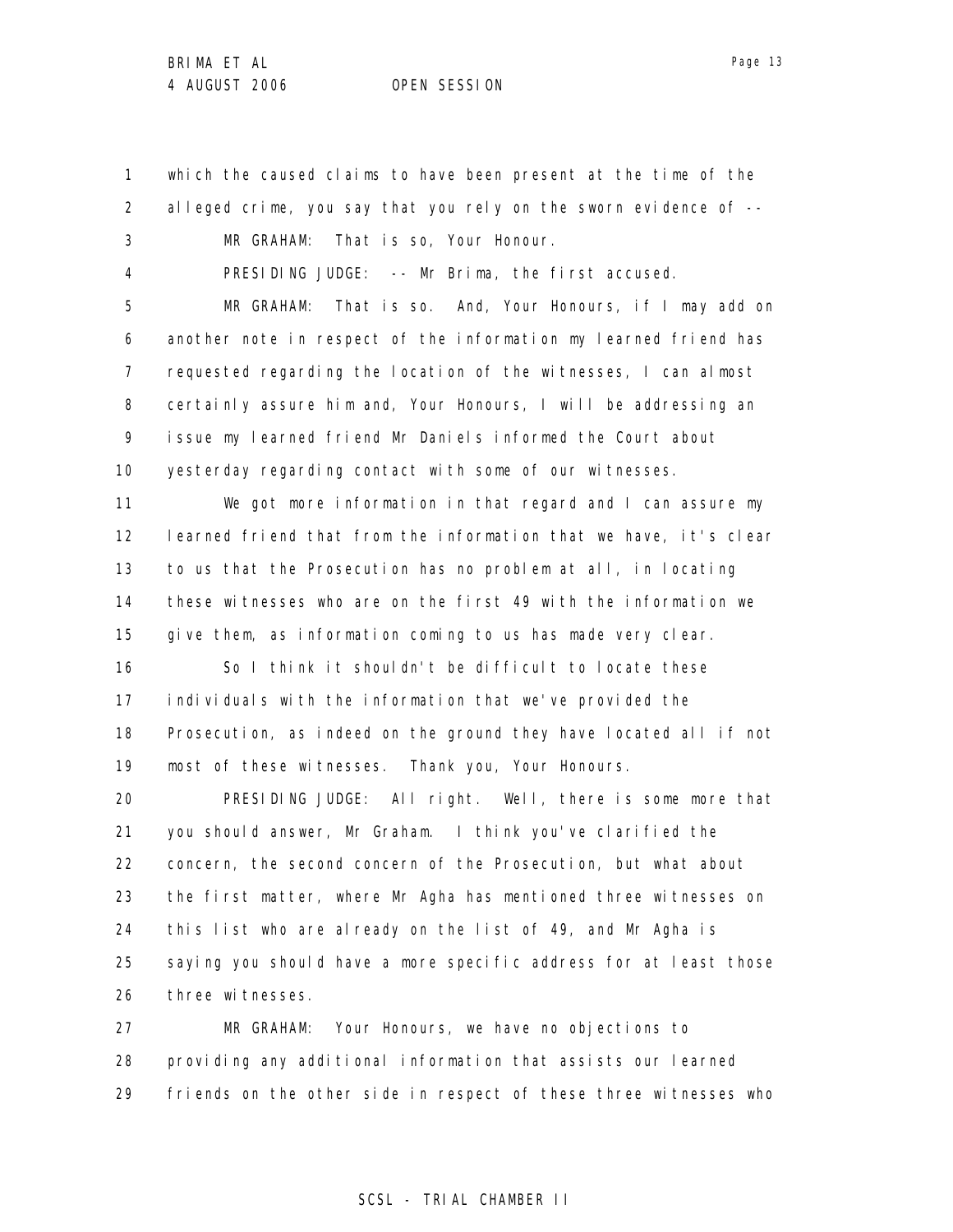1 2 3 4 5 6 7 8 9 10 11 12 13 14 15 16 17 18 19 20 21 22 23 24 25 26 27 28 29 are already on the summary list of 49 witnesses. We would talk to our investigators and we would provide them with any additional information that may assist them. We have no objections to that, Your Honours. JUDGE DOHERTY: Mr Graham, are you saying that Mr Agha is indeed correct, that these are already --MR GRAHAM: Yes. Number 2 on annex A for the Kailahun District, I do confirm is on the list and so is the other names referred to by my learned friend. I can indeed confirm that. JUDGE SEBUTINDE: I just wanted another clarification: Under Kailahun District is number 4, witness number 4, the same as witness number 6 in Kono? Is that one and the same person? MR GRAHAM: I believe so, Your Honours. JUDGE SEBUTINDE: It is one and the same person? MR GRAHAM: Yes, I believe so. I believe so. JUDGE DOHERTY: And 7 and 5? MR GRAHAM: Yes, that is so. I do confirm that, Your Honours. PRESIDING JUDGE: Well, Mr Graham, regarding those three particular witnesses, are you saying that at present you cannot supply an address? MR GRAHAM: I am saying that we can -- our investigators normally handled that. Since we've had some contact with them, I believe we should be able to provide some additional information for them and we will do that. We have no objections at all to that. PRESIDING JUDGE: Well, when will you do that? MR GRAHAM: Your Honours, all our investigators are out, every single one, in the Kono District. We will call them and I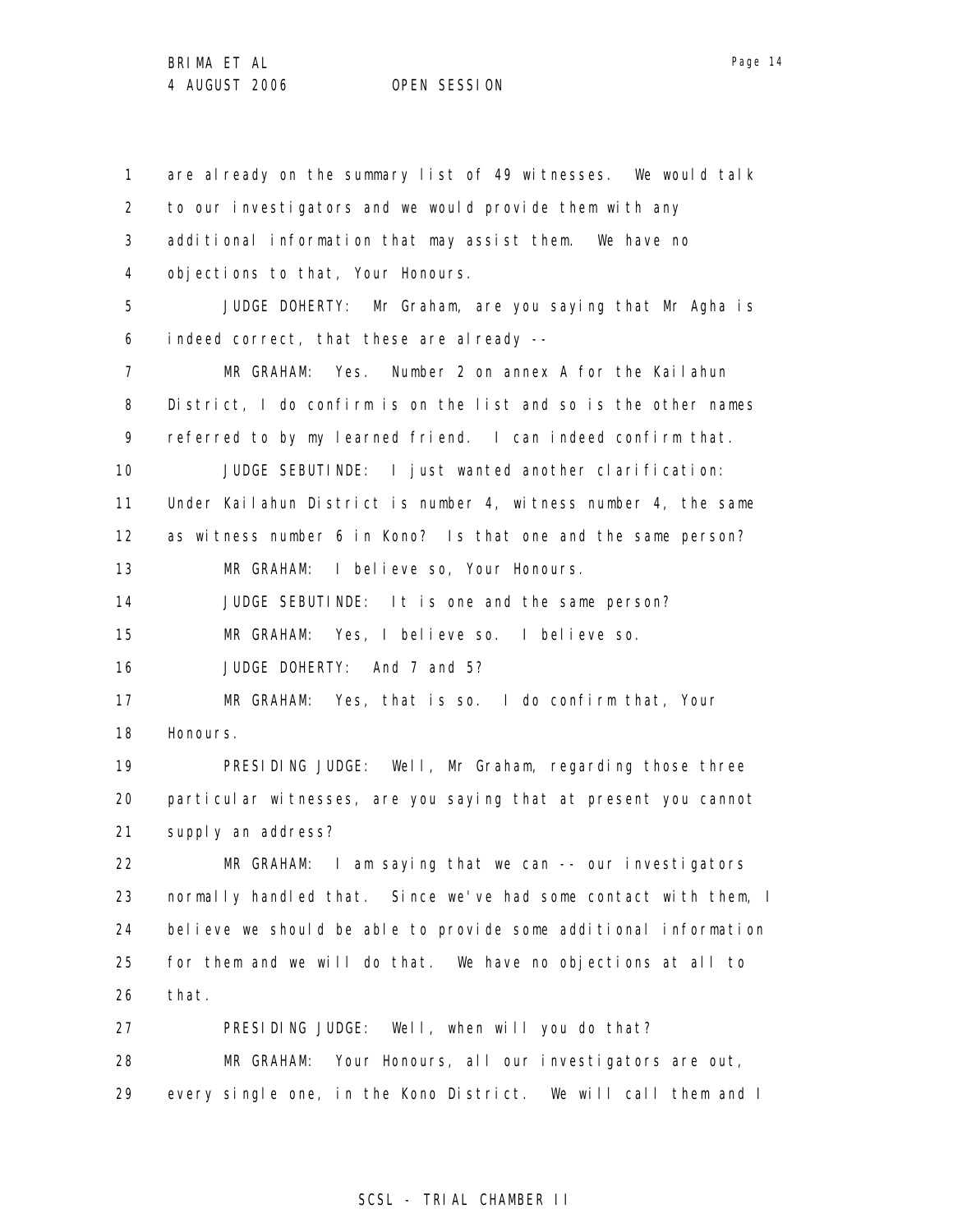1 can't say, hopefully by the end of the day, before 5.00, we

2 3 should be able to give them some idea. That shouldn't take long. We should give them that before 5.00 today.

4 5 6 7 PRESIDING JUDGE: All right. Well, in that vein, paragraph 2 of your notice says investigations are ongoing and we will file further details of the witnesses provided in annex A as soon as we've obtained the information.

8 MR GRAHAM: We really do mean that.

9 10 PRESIDING JUDGE: Well, what other information were you referring to?

11 12 13 14 15 16 17 18 19 20 MR GRAHAM: Your Honours, I think this is information that, apart from those whom we have already on our list of 49 persons, these are additional names that have been given to us by the first accused in Defence of his case. We got this information yesterday which we filed and so from our own point of view we are going to follow up with the new names that have come up to see whether we can get any additional information in respect of their specific locations that may assist our learned friends on the other side. That is what we mean by -- that is what we have stated in paragraph 2.

21 22 23 PRESIDING JUDGE: But at the moment, is this the position: That you've supplied names and the locations that you presently have for these people?

24 25 26 27 MR GRAHAM: Yes, Your Honours, that is all we have now. PRESIDING JUDGE: And as far as the place, or places present at the time of the alibi period, you say that that's to be found in the sworn evidence of --

28 MR GRAHAM: That is so, Your Honour.

29 PRESIDING JUDGE: All right. Well, does that satisfy you,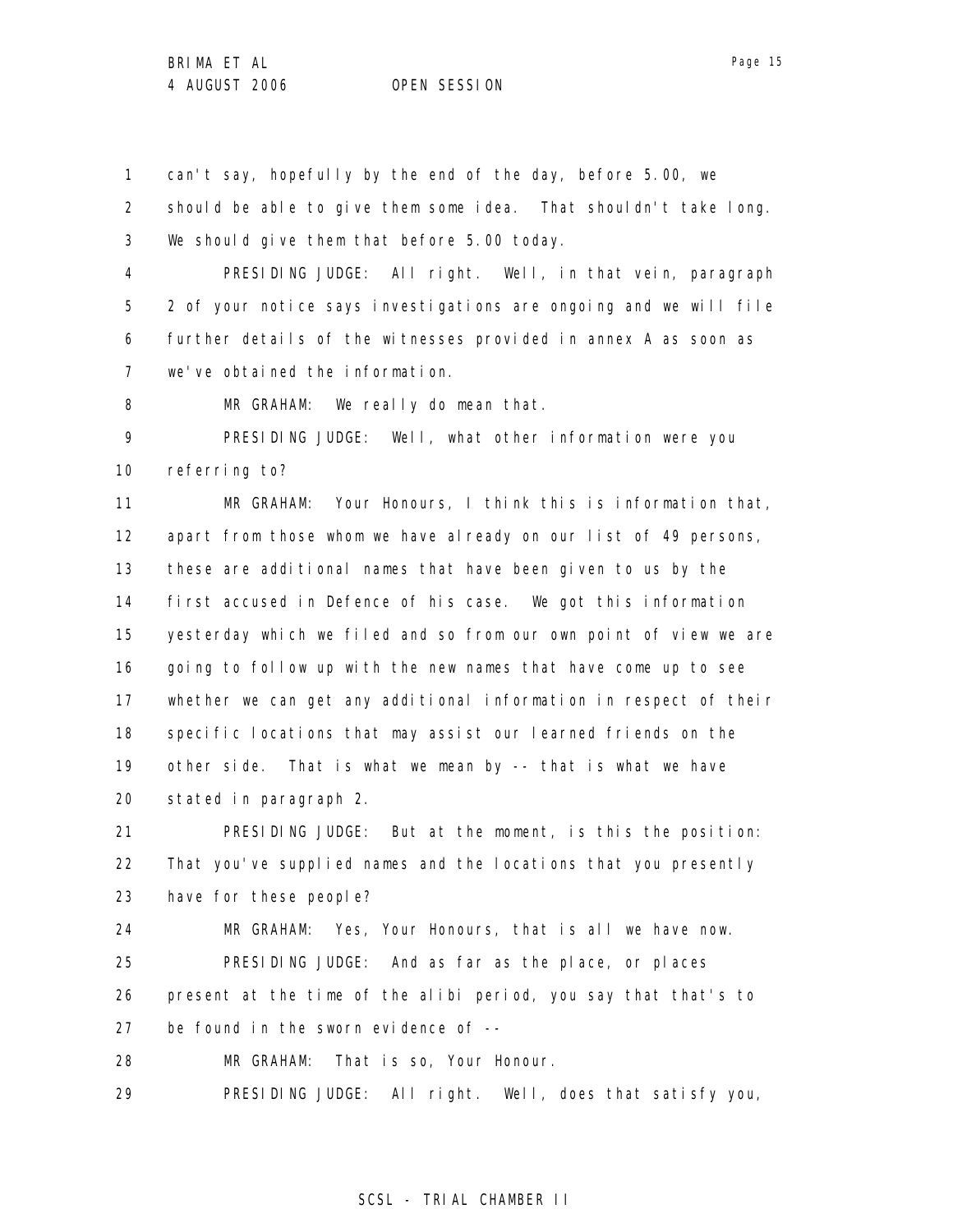1 Mr Agha?

| $\overline{2}$ | MR AGHA: I only have one further comment, Your Honour, and        |
|----------------|-------------------------------------------------------------------|
| 3              | that is I appreciate the clarification regarding where the        |
| 4              | accused were during the period can be found in his sworn          |
| 5              | evidence, but the Prosecution would submit that a witness to be   |
| 6              | for the given area, should be provided. For example, in           |
| 7              | Kailahun, the first accused, I believe, is in Buedu at one        |
| 8              | period. He was arrested on the border at one period. He was       |
| 9              | then taken to Mike Lamin's house at one period and he was then    |
| 10             | with other captured SLAs in the town.                             |
| 11             | So it's the submission of the Prosecution that the name           |
| 12             | given should be to which part of his alibi the evidence will be   |
| 13             | given, because this is a four month stretch in period, and we     |
| 14             | need to investigate whether that person was, indeed, in Kailahun  |
| 15             | at that particular time.                                          |
| 16             | It may be that he was there for one month but not the one         |
| 17             | month in the area we are talking about.                           |
| 18             | PRESIDING JUDGE: I see. So what you are saying is that            |
| 19             | these names are not necessarily identifiable from the sworn       |
| 20             | testimony?                                                        |
| 21             | MR AGHA:<br>No. Only one I think has been named in the sworn      |
| 22             | testimony, that is as far as I am aware, so we are able to        |
| 23             | pinpoint that one, or at least have knowledge of that one, as to  |
| 24             | which area of his sworn testimony she will be able to support the |
| 25             | alibi but, with regard to the others, I don't believe, as far as  |
| 26             | I'm aware, their names came out in his sworn testimony, so we     |
| 27             | wouldn't know to which part of his alibi they would be            |
| 28             | supporting.                                                       |
| 29             | So, for example, I would just give example for Kono. There        |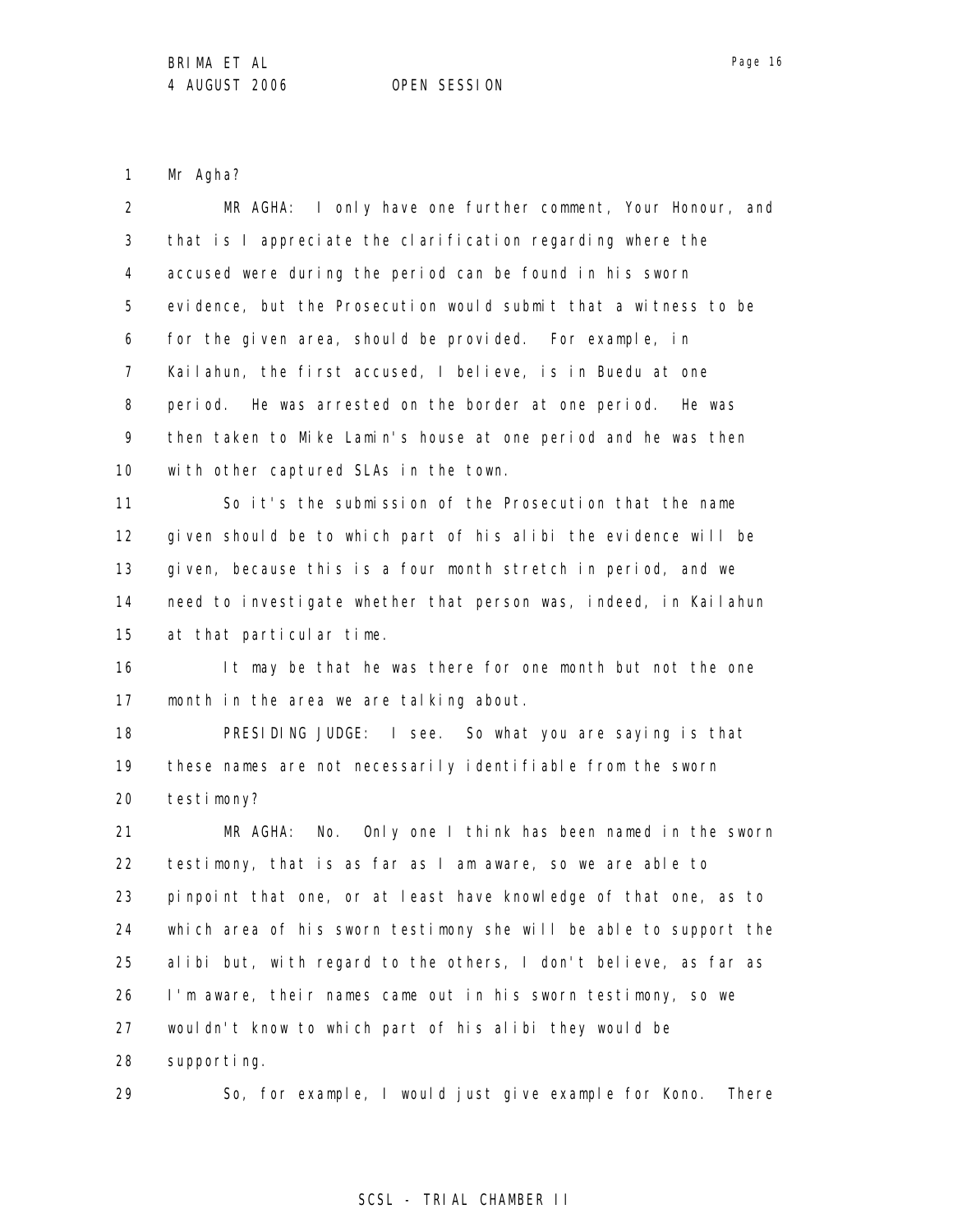1 2 3 4 5 6 7 was a part where he was making his escape with Morris Kallon's assistant, so, assistance, which is the witness who will give alibi evidence on that for Kono. On another case in Kailahun, he said that after he left Buedu Town, I believe, he went into the town where he was put with other captured SLAs who would be the witness in Kailahun to say yes, he was there with us other captured SLAs.

8 9 10 11 PRESIDING JUDGE: I see. I see. Mr Graham, what the Prosecution is saying, obviously, is that you don't specify on this witness list which areas or time periods of the alibi these witnesses can attest to.

12 13 14 15 16 17 18 19 20 21 22 23 24 MR GRAHAM: Your Honours, I must admit I believe these are fair comments from my learned friend on the other side. As I said, it's the case of the first accused he gave us this information yesterday. We are going to move further to request from the first accused any information that he has in respect of what my learned friend has just put before the Court. As I said, I think it's a fair request, and then we would work with the first accused to see what information we can get from him today, Your Honours, so that if need be we have any information we will file that with the Court before 5.00, as I believe this session today is not going to be long, we should have enough time on our hands to be able to meet with him in detention, get the relevant information, and file it before 4.00 today.

25 26 27 28 29 PRESIDING JUDGE: Well, bear in mind that even if you have information coming to you after 4.00 or 5.00 it's to be supplied to the Prosecution. You may not be able to file it until some time later but the important thing is to get it to the Prosecution.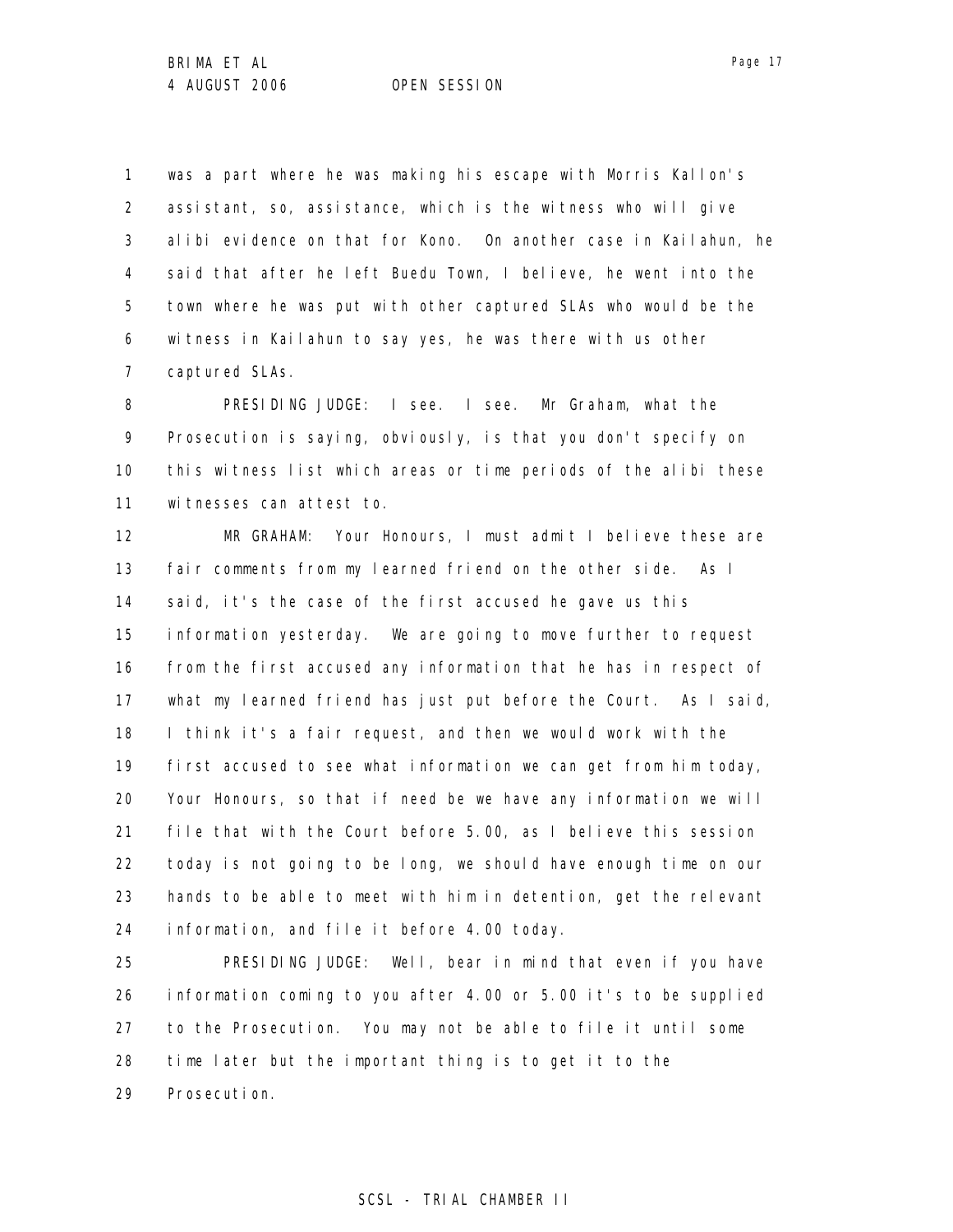Page 18

1 2 3 4 5 6 7 8 9 10 11 12 13 14 15 16 17 18 19 20 21 22 23 24 25 26 27 28 29 MR GRAHAM: Thank you, Your Honours, I have taken due note of that; to be done accordingly. PRESIDING JUDGE: What do you say, Mr Agha? You are happy with Mr Graham's undertaking? MR AGHA: I am happy with that but I prefer an order that it be given within a particular period of time because our investigators now will have to go out into the field and on the basis of what they have got it makes it very difficult for them to actually check out the alibi because they don't know which witness relates to which area, so they will come back to me and say: Well, what do you expect me to do with this? [The Bench conferred] PRESIDING JUDGE: All right. Mr Graham, we'll -- firstly, we appreciate what you've said and your efforts to comply as fully as you can. We were thinking of an order to provide those details by 4 p.m. Monday, which would give you the weekend to work on it. MR GRAHAM: Your Honour, we believe that is fair. We have no objections. PRESIDING JUDGE: All right. Well, do you want it spelt out chapter and verse, Mr Agha? MR AGHA: If you could just make a brief order, Your Honour, that would be fine. PRESIDING JUDGE: Well, correct me if it's not in the terms you want it, but the details of the -- relating to annex A of the confidential Brima Defence alibi notice, pursuant to Article 67A(ii), which was filed on 3 August 2006, further details as to the place or places which each of these proposed witnesses can attest to, in relation to the alibi, is to be provided by the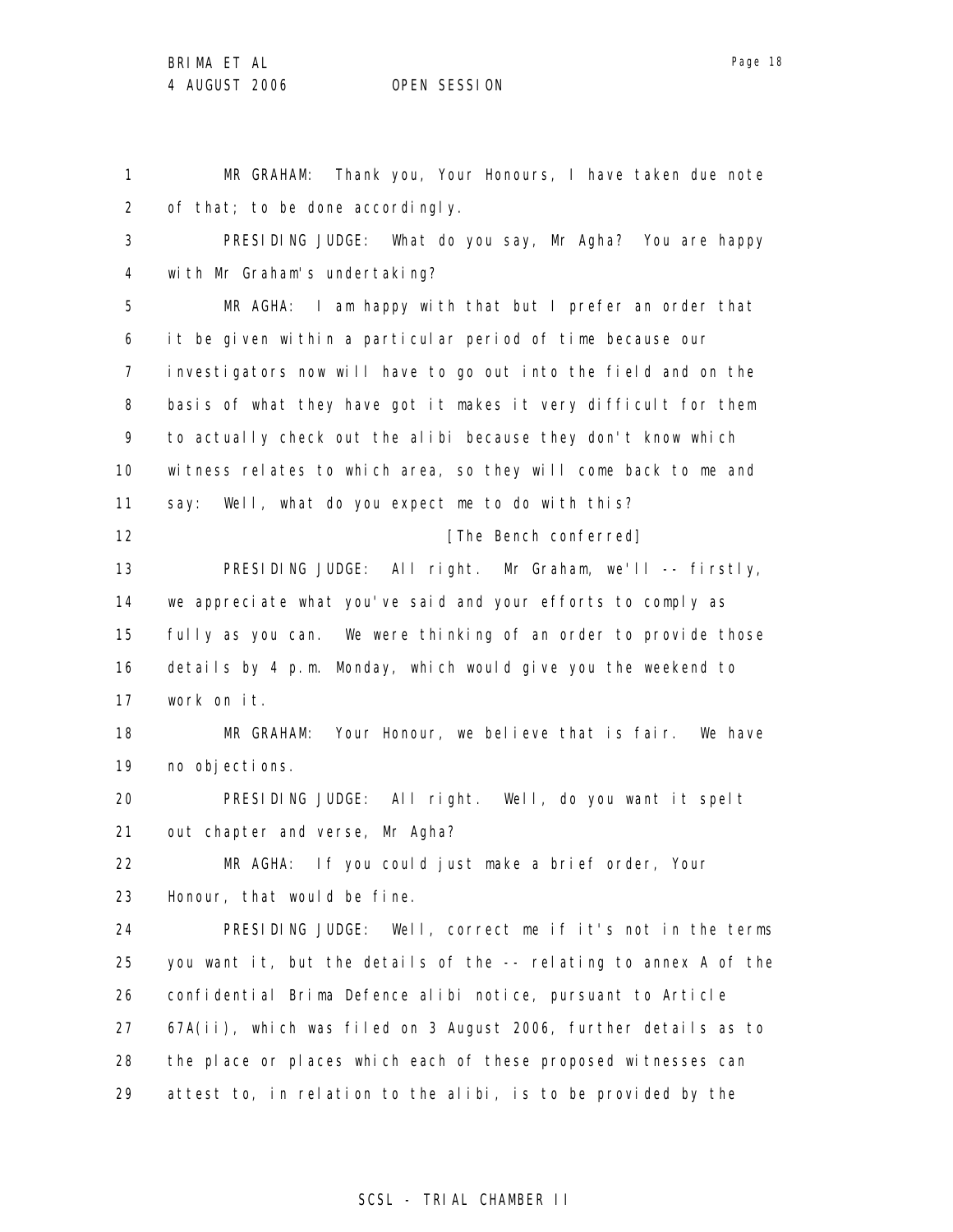1 2 3 4 5 6 7 8 9 10 11 12 13 14 15 16 17 18 19 20 21 22 23 24 25 26 27 28 29 Defence to the Prosecution by 4 p.m. on Monday, 7 August; does that cover it, Mr Agha? MR AGHA: Yes, I believe so, Your Honour. Perhaps we could put in in near as possible to the time periods in which they were with him. PRESIDING JUDGE: And as near as possible to the time periods, if you can. JUDGE SEBUTINDE: Mr Agha, isn't that in the sworn evi dence? MR AGHA: No, Your Honour, I actually think the one name I mentioned came out in cross-examination. There are -- I don't believe any names of who he was with was in the sworn evidence. PRESIDING JUDGE: Well, the second prong of that order, Mr Graham, is the time periods as near as possible. If it's not possible, of course, then your -- MR GRAHAM: We believe that will be -- PRESIDING JUDGE: -- you can only do the best you can. MR GRAHAM: I believe that would be stretching the bow a little bit longer. Your Honours, I believe that information is sufficient. We may probably risk having to get the accused to essentially also give new evidence, I don't know, but I believe this is adequate. PRESIDING JUDGE: No, I see your point there, but I'm assuming Mr Agha is only referring to time periods as already sworn in the evidence, and if there is no time period sworn, you can't file documents giving evidence that has never been sworn in the alibi. MR GRAHAM: Yes. Your Honours, we will try our best to provide the information requested, having in mind what my learned

# SCSL - TRIAL CHAMBER II

Page 19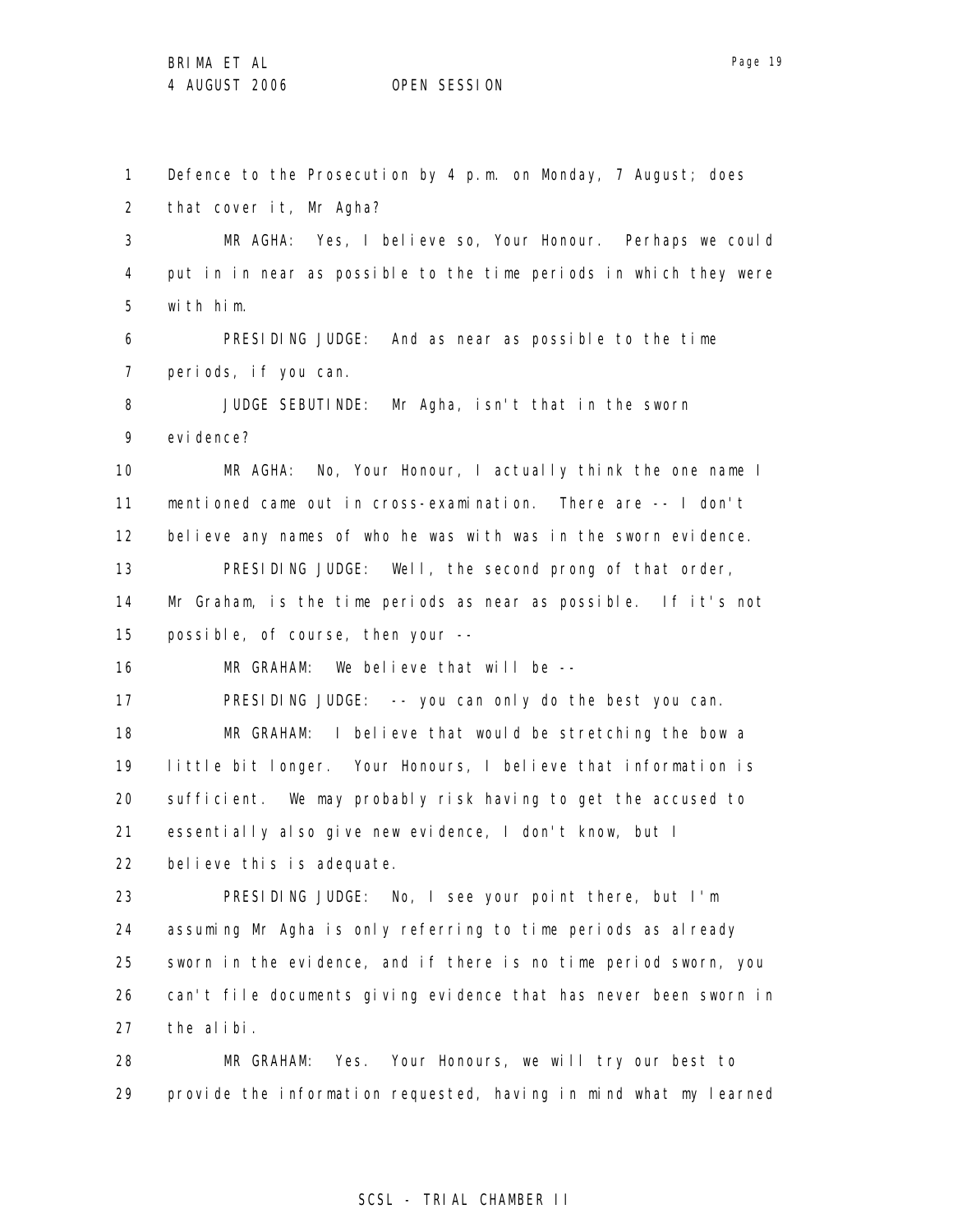1 2 3 4 5 6 friend has also submitted before the Court. But to have it set in an order I think would be probably asking too much of us at this point in time. I believe giving the place or places each witness plans to attest in relation to the alibi, I think that will contain sufficient information to assist our learned friends in their undertakings.

7 8 9 10 11 12 13 PRESIDING JUDGE: Mr Agha, we find that order, if you are going to name specific times, because of the nature of the evidence given by Mr Brima, that is almost impossible to put into words or in force. So I think the original order will be that the Defence provide the Prosecution with the place, or places, that each of these witnesses in annex A can attest to regarding the alibi Defence before 4 p.m. on Monday, 7 August.

14 15 16 17 18 19 20 Now, once you get those, Mr Agha, it's a matter for you to identify those, if you can, from the sworn evidence, and it may be a matter of asking for further details, but I would suggest to you that if you can't identify the times from the sworn evidence, having been given the places that these witnesses will attest to, then the Defence won't be able to do so either, without calling further evidence.

21 22 23 24 25 MR AGHA: My only initial point, Your Honour, is where, let's say the accused says he was in let's say Buedu, that we would want to know whether the witness would say yes, I was there with him the whole time or I was only in Buedu for one day, because it makes a difference.

26 27 PRESIDING JUDGE: Well, I think you have to be guided by the testimony there.

28 MR AGHA: Yes.

29 PRESIDING JUDGE: I see. You're saying that you can't tell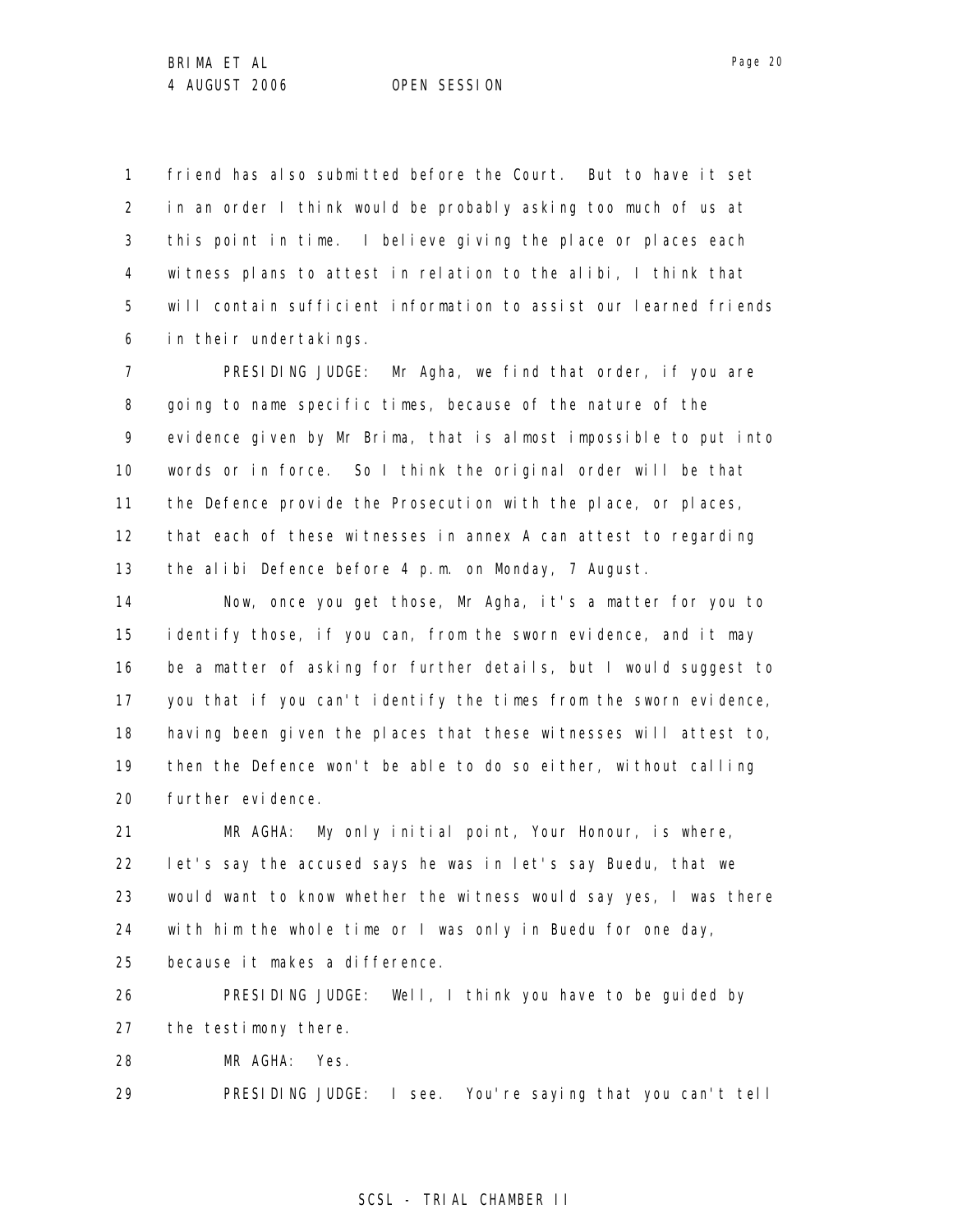1 that from Mr Brima's testimony?

2 3 4 5 6 MR AGHA: No. Well, he may indicate he himself was in a certain place for roughly two months but will the witness who is going to back him up on that say that he can confirm he was there for two months or will the witness just say I saw him there for one week?

7 8 PRESIDING JUDGE: Well, I think you are going to be bound by the witness's evidence, aren't you?

9 MR AGHA: I stand quided by the Court, Your Honour.

10 11 12 13 14 15 PRESIDING JUDGE: Yes. The order is limited to providing the places in respect of these, in respect of which these witnesses will attest to the alibi of the accused Brima. We will make an order that that be supplied to the Prosecution by 4 p.m. Monday, 7 August. I understand from you, Mr Graham, that that won't present much difficulty for you?

16 MR GRAHAM: That is so, Your Honours.

17 18 19 PRESIDING JUDGE: All right. Thank you. Is that the close of business or did you indicate you had one more thing to bring up, Mr Graham?

20 21 22 23 24 25 26 27 28 29 MR GRAHAM: Yes, Your Honours, without not actually requesting any order or application for this Court but just to update you on what my learned friend told you, informed the Court yesterday, regarding contact that had been made by the OTP with our witnesses in Kono. Indeed, we've got further information, we've confirmed. We've got names of the OTP investigators and the persons with whom he came with and we will be filing a proper report before this Court. Our investigators are coming in on Saturday and we hope to get all the information that we need in respect of this matter and then we will act accordingly, in that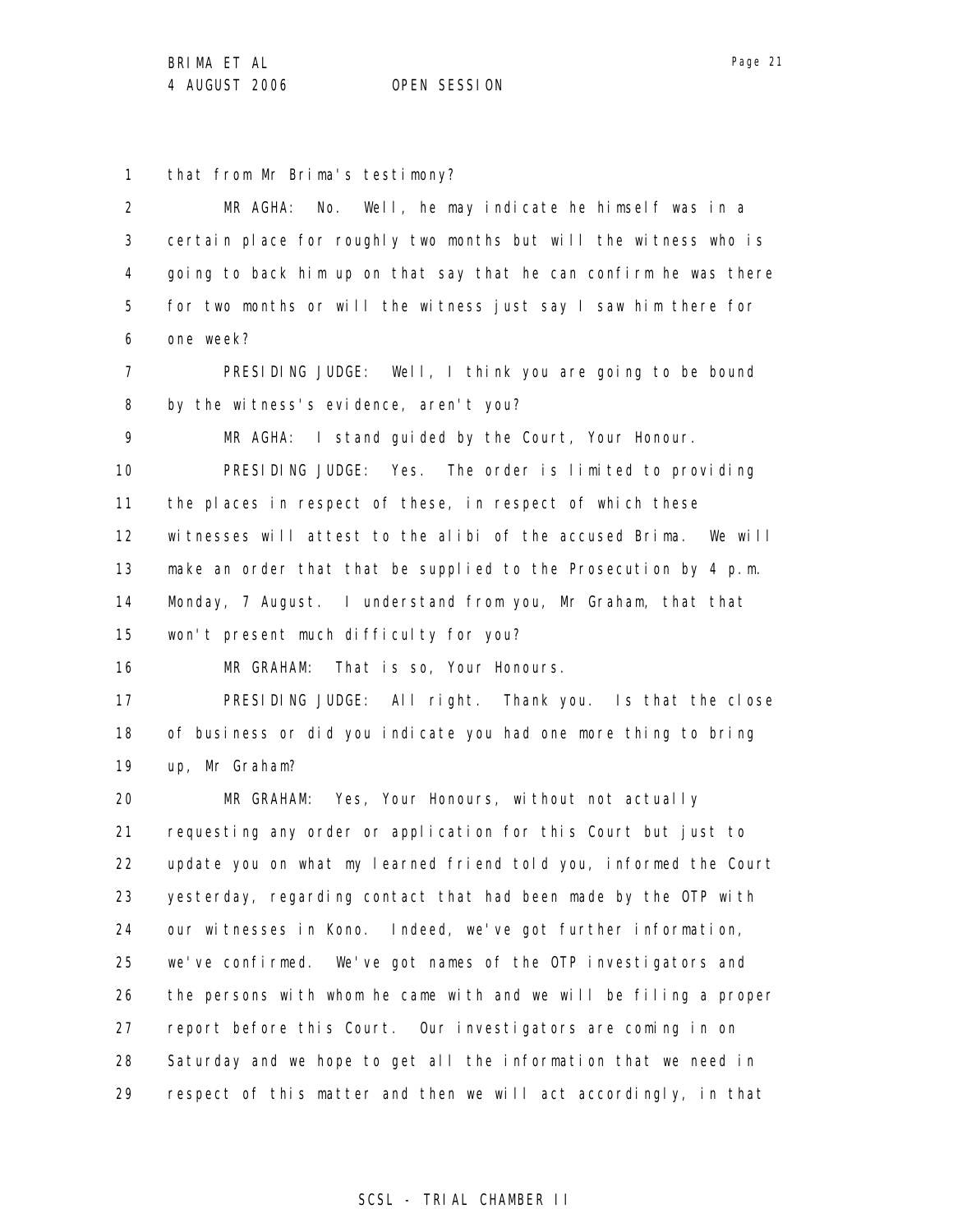1 respect. That is what I have to say.

2 3 4 5 6 7 PRESIDING JUDGE: Well, we don't have any particular specific information, but if I could just pass this comment: From what Mr Daniels said yesterday it seems to me that some criminal offences have been committed. If that is the case they should be put in the hands of the local authorities to investigate and if necessary bring charges.

8 9 10 11 12 13 MR GRAHAM: Yes. And, indeed, we did ask them to file a formal complaint with the police in the district where this happened but, because of the nature of the matters, I am saying we want to be cautious. I want to be cautious and get all the information before we move beyond that point. We just wanted to apprise the Court of the latest development.

14 15 16 17 PRESIDING JUDGE: Well, I understand that, Mr Graham. I should emphasise that what I just said is predicated on the facts that Mr Daniels has told the Court being established first, of course.

MR GRAHAM: Your Honours, thank you.

18

19 20 21 22 MR AGHA: Your Honours, if I may kindly ask that we be provided with some details of the persons involved so that we can also look into it from our end. If I can request my learned friend Mr Graham?

23 24 25 26 27 28 29 PRESIDING JUDGE: Well, I am sure, Mr Graham, you realise the Prosecution would be very concerned about this matter themselves, and would like to look into it. So could you kindly supply them with copies of details that are given to you? MR GRAHAM: Yes, Your Honours, we will do so. PRESIDING JUDGE: I think we will wait for the report. I would presume that there will be some complaints about breaching

Page 22